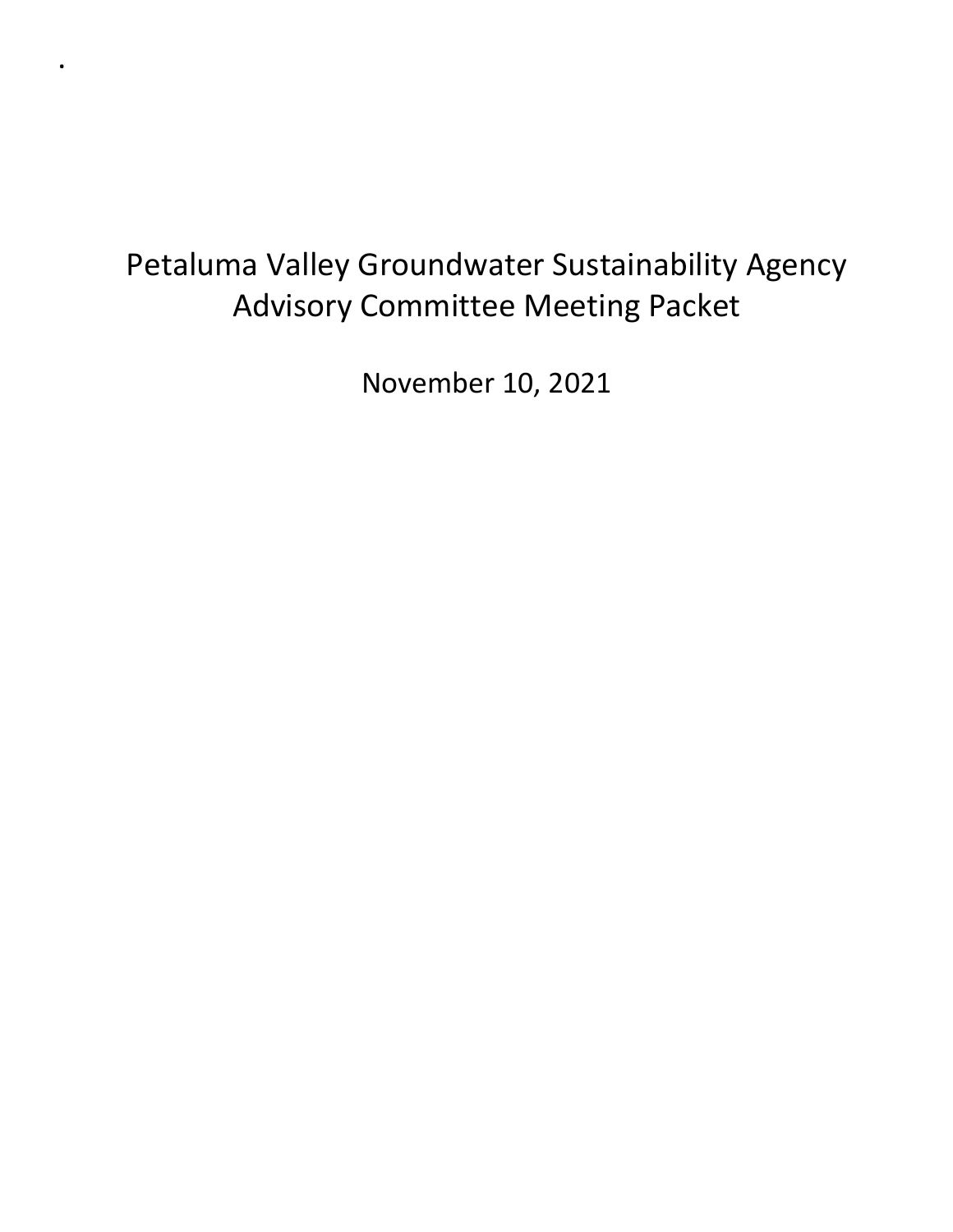## Petaluma Valley Groundwater Sustainability Agency Advisory Committee Meeting Agenda

Wednesday, November 10, 2021 I 4:30 p.m. – 6:30 p.m.

Meeting Location: To join the meeting remotely, click on the link below or enter the URL directly into your browser: <https://csus.zoom.us/j/87863086330>

If you are unable to join online, you can dial in using the information below:

Phone number (toll free): 1-669-900-6833 Participant code/meeting ID: 87863086330#

Contact: Ann DuBay, Sonoma County Water Agency, PVGSA Administrator Email: [Ann.DuBay@scwa.ca.gov](mailto:Ann.DuBay@scwa.ca.gov) Phone: (707) 524-8378

| <b>Time</b>                                                          | <b>Agenda Item</b>                                                                                                                                                                                                                                                                                                                                                                     | <b>Materials</b>                                                                   |
|----------------------------------------------------------------------|----------------------------------------------------------------------------------------------------------------------------------------------------------------------------------------------------------------------------------------------------------------------------------------------------------------------------------------------------------------------------------------|------------------------------------------------------------------------------------|
| 4:30                                                                 | Welcome and Call to Order - Roll Call and Introductions<br>Heidi Bauer, Advisory Committee Chair<br>Sam Magill, Advisory Committee Meeting Facilitator                                                                                                                                                                                                                                 | N/A                                                                                |
| 4:35                                                                 | <b>General Public Comments</b><br>This time is reserved for the public to address the Committee about<br>matters NOT on the agenda and within the jurisdiction of the Committee.                                                                                                                                                                                                       | N/A                                                                                |
| 4:40<br>$(5 \text{ min})$<br>presentation;<br>5 min<br>discussion)   | Agenda Review, Approval of Previous Meeting Summary<br>Ann DuBay, GSA Administrator<br>Review September 8 Meeting Summary<br>Overview of Schedule, including GSP deadlines and review periods<br>Objective: Confirm September meeting summary                                                                                                                                          | Agenda;<br>September 8<br><b>Meeting Summary</b>                                   |
| 4:50<br>$(15 \text{ min})$<br>presentation;<br>45 min<br>discussion) | <b>GSP Review and Discussion of Comments</b><br>Ann DuBay, Sonoma Water<br>Marcus Trotta, Sonoma Water<br>Overview of comment matrix<br>Discussion of comments received<br>$\bullet$<br>Discussion of new substantive comments<br>$\bullet$<br>Poll: AC recommendation for GSP adoption<br>Objective: Inform AC of new comments that have come in and how<br>they have been addressed. | <b>Presentation Slides</b><br>(separate);<br><b>Comment Matrix</b>                 |
| 5:50<br>$(5 \text{ min})$<br>presentation;<br>15 min<br>discussion)  | Advisory Committee Roles, Responsibilities, and Next Steps<br>Ann DuBay, GSA Administrator<br>Discuss roles and responsibilities for AC moving forward<br>$\bullet$<br>Objective: Assess Advisory Committee member perceptions of the GSP<br>after review comments received.                                                                                                           | Presentation<br>(separate); GSP<br>Implementation<br>tasks; Draft 2022<br>calendar |